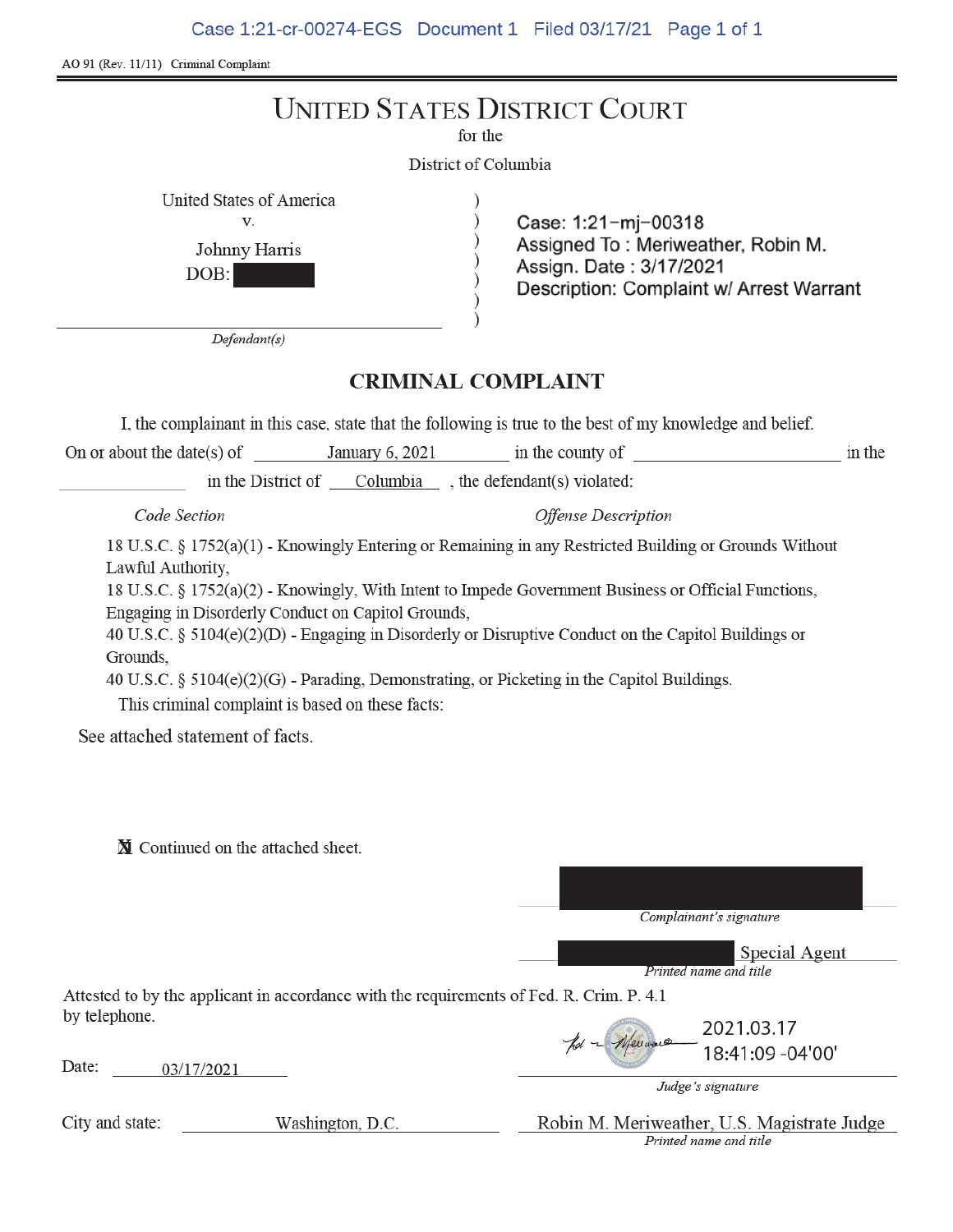## **STATEMENT OF FACTS**

Your affiant, is a Special Agent assigned to Federal Bureau of Investigation's (FBI) Charlotte Field Office. Currently, I am a tasked with investigating criminal activity in and around the Capitol grounds on January 6, 2021. As a Special Agent, I am authorized by law or by a Government agency to engage in or supervise the prevention, detention, investigation, or prosecution of violations of Federal criminal laws.

The U.S. Capitol is secured 24 hours a day by U.S. Capitol Police. Restrictions around the U.S. Capitol include permanent and temporary security barriers and posts manned by U.S. Capitol Police. Only authorized people with appropriate identification were allowed access inside the U.S. Capitol. On January 6, 2021, the exterior plaza of the U.S. Capitol was also closed to members of the public.

On January 6, 2021, a joint session of the United States Congress convened at the United States Capitol, which is located at First Street, SE, in Washington, D.C. During the joint session, elected members of the United States House of Representatives and the United States Senate were meeting in separate chambers of the United States Capitol to certify the vote count of the Electoral College of the 2020 Presidential Election, which had taken place on November 3, 2020. The joint session began at approximately 1:00 p.m. Shortly thereafter, by approximately 1:30 p.m., the House and Senate adjourned to separate chambers to resolve a particular objection. Vice President Mike Pence was present and presiding, first in the joint session, and then in the Senate chamber.

As the proceedings continued in both the House and the Senate, and with Vice President Mike Pence present and presiding over the Senate, a large crowd gathered outside the U.S. Capitol. As noted above, temporary and permanent barricades were in place around the exterior of the U.S. Capitol building, and U.S. Capitol Police were present and attempting to keep the crowd away from the Capitol building and the proceedings underway inside.

At such time, the certification proceedings were still underway and the exterior doors and windows of the U.S. Capitol were locked or otherwise secured. Members of the U.S. Capitol Police attempted to maintain order and keep the crowd from entering the Capitol; however, shortly around 2:00 p.m., individuals in the crowd forced entry into the U.S. Capitol, including by breaking windows and by assaulting members of the U.S. Capitol Police, as others in the crowd encouraged and assisted those acts.

Shortly thereafter, at approximately 2:20 p.m. members of the United States House of Representatives and United States Senate, including the President of the Senate, Vice President Mike Pence, were instructed to—and did—evacuate the chambers. Accordingly, the joint session of the United States Congress was effectively suspended until shortly after 8:00 p.m. Vice President Pence remained in the United States Capitol from the time he was evacuated from the Senate Chamber until the sessions resumed.

During national news coverage of the aforementioned events, video footage which appeared to be captured on mobile devices of persons present on the scene depicted evidence of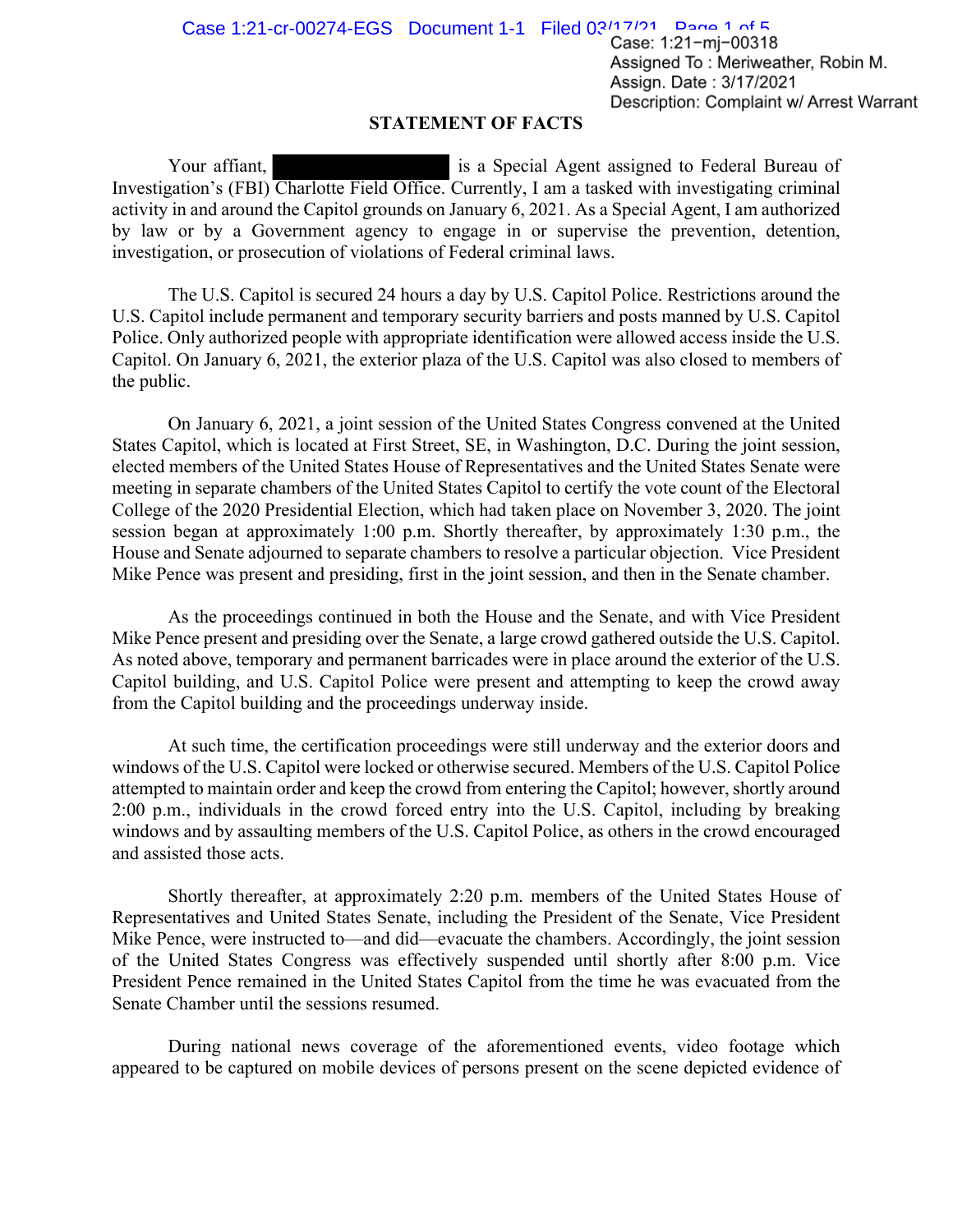## Case 1:21-cr-00274-EGS Document 1-1 Filed 03/17/21 Page 2 of 5

violations of local and federal law, including scores of individuals inside the U.S. Capitol building without authority to be there.

Subsequent to the incident at the U.S. Capitol, the FBI began soliciting information and tips concerning violence at the Capitol on the FBI's website. An anonymous tipster submitted a report that identified JOHNNY HARRIS as someone who was posting pictures of himself inside of the U.S. Capitol building on his Facebook page. HARRIS was interviewed by FBI agents on January 19, 2021. During that interview, he admitted to entering the U.S. Capitol building on January 6, 2021, with a megaphone and flag. He also stated that he recorded videos inside the U.S. Capitol with his GoPro device. During a subsequent discussion, HARRIS also stated that he recorded some footage on a cell phone.

Your affiant has collected and reviewed video provided by the Metropolitan Police Department of the District of Columbia and U.S. Capitol Police, which includes body camera and security camera footage from inside of the U.S. Capitol Building. While reviewing this footage, your affiant observed an individual who appears to be HARRIS inside of the U.S. Capitol on January 6, 2021, specifically inside of the Rotunda and in a hallway just outside of the Rotunda. The following images are a sampling of screenshots obtained from that footage. HARRIS is circled in red.



*Figure One*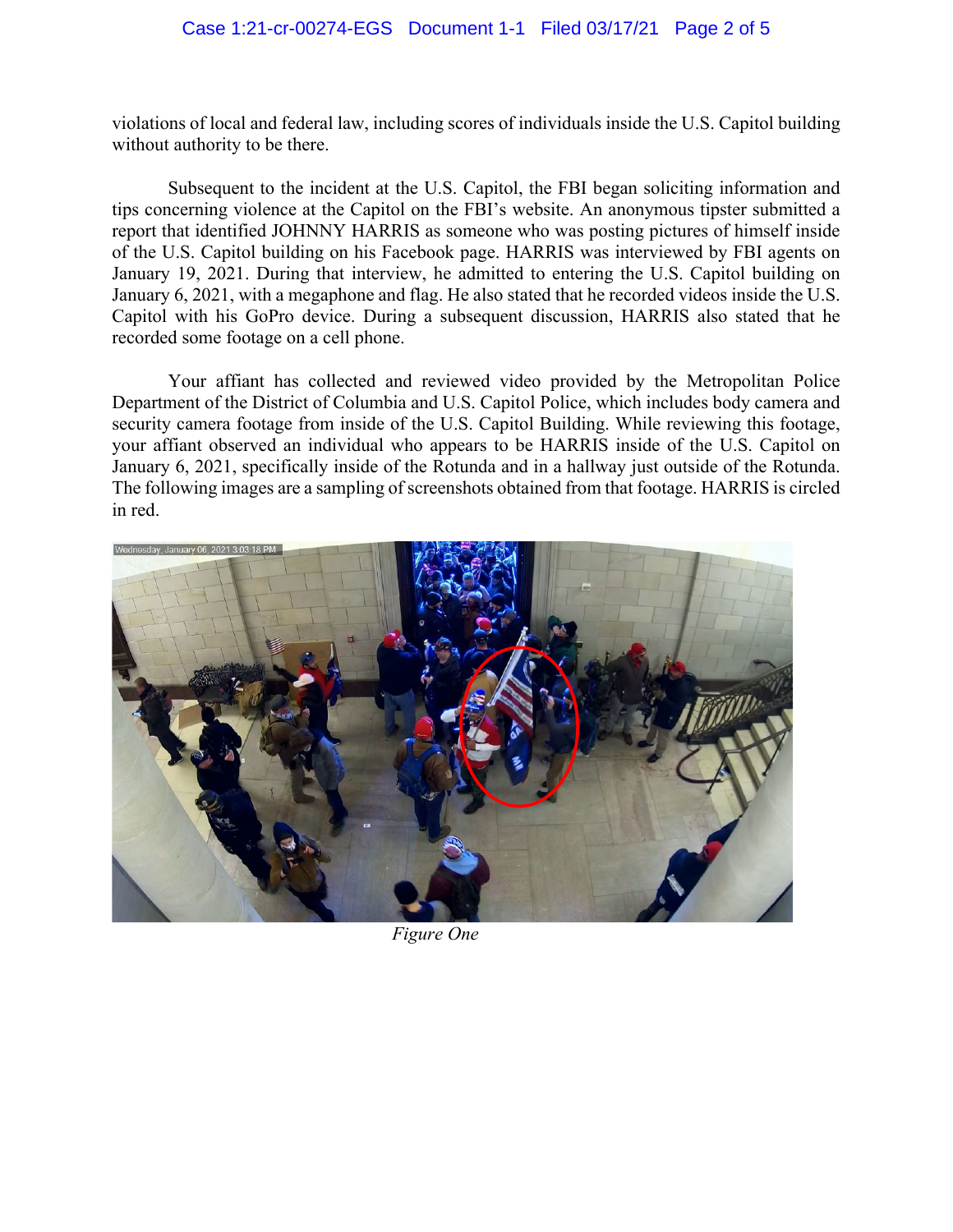

*Figure Two* 



*Figure Three*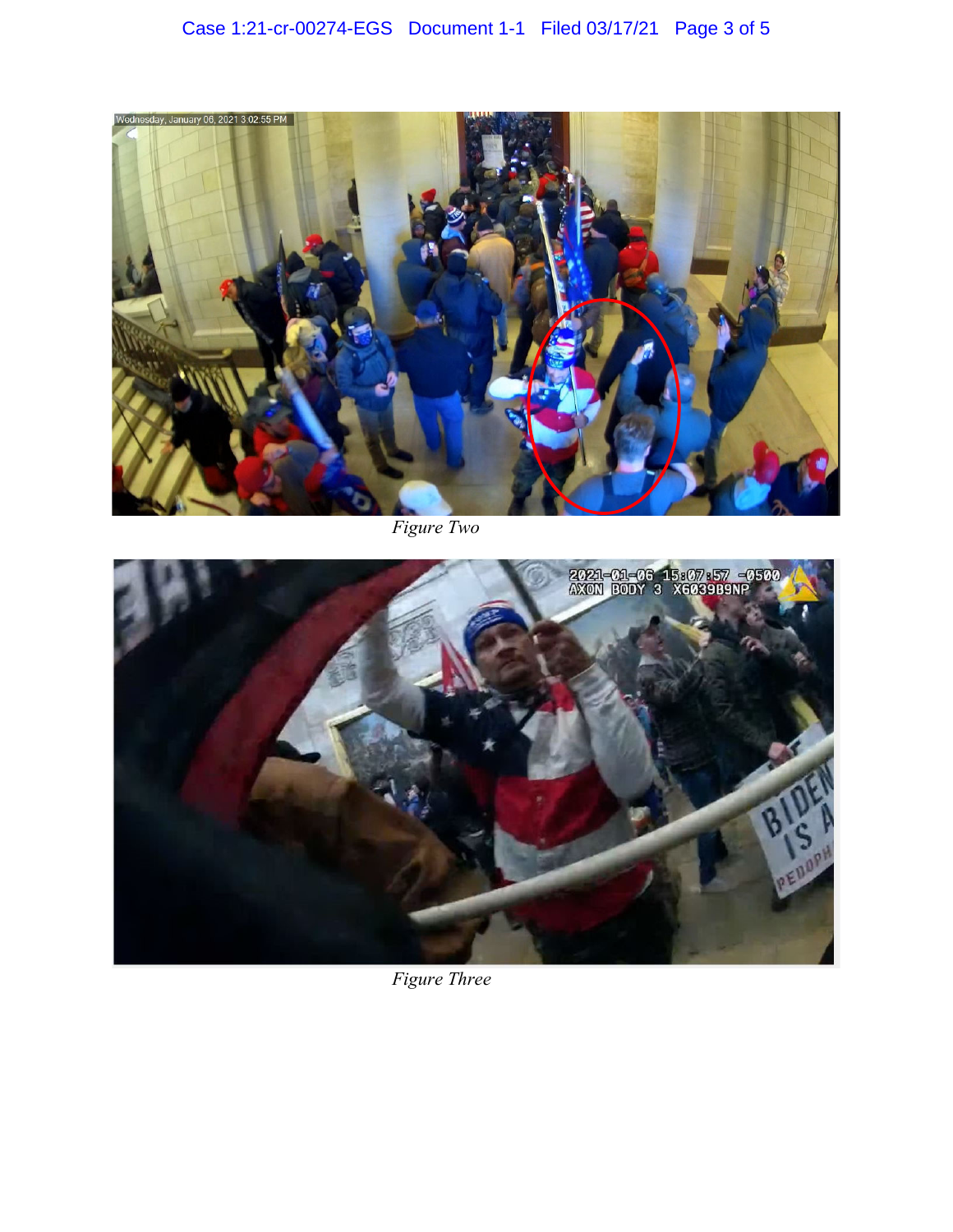

*Figure Four* 

Your affiant interviewed Witness One and Witness Two, who both travelled to the United States Capitol Region with HARRIS and saw HARRIS on January 6, 2021. Witness One and Witness Two were shown screenshots of an individual matching HARRIS's description inside the U.S. Capitol building, to include *Figure Three* and *Figure Four* above. Witness One and Witness Two identified the individual in the screenshots as HARRIS.

Based on the foregoing, your affiant submits that there is probable cause to believe that JOHNNY HARRIS violated 18 U.S.C.  $\S$  1752(a)(1) and (2), which makes it a crime to (1) knowingly enter or remain in any restricted building or grounds without lawful authority to do; and (2) knowingly, and with intent to impede or disrupt the orderly conduct of Government business or official functions, engage in disorderly or disruptive conduct in, or within such proximity to, any restricted building or grounds when, or so that, such conduct, in fact, impedes or disrupts the orderly conduct of Government business or official functions; or attempts or conspires to do so. For purposes of Section 1752 of Title 18, a "restricted building" includes a posted, cordoned off, or otherwise restricted area of a building or grounds where the President or other person protected by the Secret Service, including the Vice President, is or will be temporarily visiting; or any building or grounds so restricted in conjunction with an event designated as a special event of national significance.